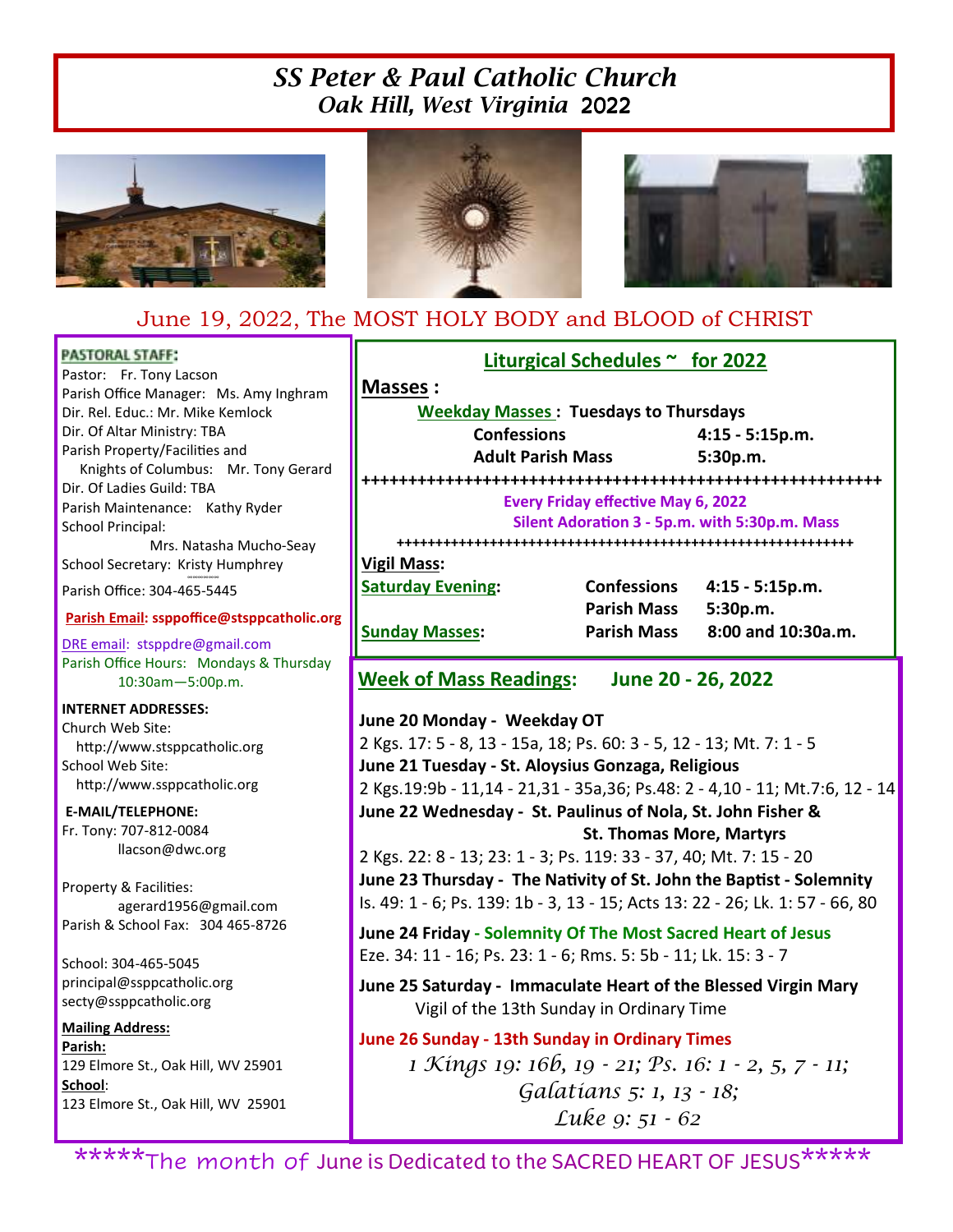| This Week's Mass Intentions                                                                                                                                                                                                                                           |                                                                                                                                   | Now Streaming our<br>10:30a.m. Mass service on<br><b>facebook</b>                                                                                                    |                                                                                |                                                                   |  |
|-----------------------------------------------------------------------------------------------------------------------------------------------------------------------------------------------------------------------------------------------------------------------|-----------------------------------------------------------------------------------------------------------------------------------|----------------------------------------------------------------------------------------------------------------------------------------------------------------------|--------------------------------------------------------------------------------|-------------------------------------------------------------------|--|
| Sat. Jun. 18<br>5:30p.m.<br><b>Sun. Jun. 19</b>                                                                                                                                                                                                                       | <b>Vigil</b><br>†"Pork Chop" Booth by Family<br>Most Holy Body & Blood                                                            | our Facebook Page! Look for<br><b>Sspp Church</b> (account Name) and<br>click on the link.                                                                           |                                                                                |                                                                   |  |
| 8:00a.m.<br>10:30a.m.                                                                                                                                                                                                                                                 | of Christ $\sim$ Father's Day<br>For All Parishioners<br>†Bill Campbell & Nick LaRocco,<br>by Ardie & Michell Craddock            | A Family Perspective by Bud Ozar<br>Most Holy Body & Blood of Christ                                                                                                 |                                                                                |                                                                   |  |
| <b>Tue. Jun. 21</b><br>5:30p.m.<br>Wed. Jun. 22                                                                                                                                                                                                                       | †JoAnn Hall by,<br>Knights of Columbus                                                                                            | In today's gospel Jesus teaches we will find abundance by<br>sharing the little we have. No matter how little time, money<br>or food we have, it is enough to share. |                                                                                |                                                                   |  |
| 5:30p.m.                                                                                                                                                                                                                                                              | †Paul Lopinsky by a Family Friend                                                                                                 |                                                                                                                                                                      |                                                                                |                                                                   |  |
| <b>Thu. Jun. 23</b><br>5:30p.m.                                                                                                                                                                                                                                       | <b>Nativity of St. John the Baptist</b><br>†Vicki Caldwell by,<br>Morgan & Kathy Bracken                                          | Last Weeks Attendance and Giving (June 11/12, 2022)<br><b>Attendance</b><br><b>Regular Collection Combined Masses</b>                                                |                                                                                |                                                                   |  |
| Fri. Jun. 24<br>$1-5$ pm<br>5:30p.m.                                                                                                                                                                                                                                  | <b>Most Sacred Heart of Jesus</b><br><b>Adoration</b> followed by Mass @<br>†Macil & Raymond Childers by,<br>Herman & Bev Hundley | 5:30p.m.<br>77                                                                                                                                                       | <b>Wkly Offering</b><br><b>School</b><br><b>Votives</b><br><b>Mass Stipend</b> | \$2,239.00<br>\$20.00<br>\$34.00<br>\$30.00                       |  |
| Sat. Jun. 25<br>5:30p.m.                                                                                                                                                                                                                                              | <b>Immaculate Heart of BVM</b><br>†Bonnie Gillespie by,<br>Terry & Sally Shay                                                     | 8:00a.m.<br>41<br>. 10:30a.m.<br>64                                                                                                                                  | <b>Parish Maint.</b><br>Peter's Pence<br>(2nd Collection)<br>Online            | \$80.00<br>\$55.00<br>\$335.00                                    |  |
| Sun. Jun. 26<br>8:00a.m.                                                                                                                                                                                                                                              | <b>13th Sunday Ordinary Time</b><br>†Callie Mae & Harold Blake Jr.<br>by, Amy Inghram                                             |                                                                                                                                                                      | <b>Cemetery Maint.</b><br><b>Father's Day</b>                                  | \$0.00<br>\$10.00                                                 |  |
| 10:30a.m.                                                                                                                                                                                                                                                             | For All Parishioners                                                                                                              |                                                                                                                                                                      |                                                                                |                                                                   |  |
| Sacraments:<br>Annointing of Sick/Last Rites & visiting of the<br>sick/homebound - please notify Fr. Tony at (707-812-                                                                                                                                                |                                                                                                                                   | I Give Love, Live Love Campaign as of June 5, 2022<br>Total Given End of 2021/2022<br>\$100,000.00<br><b>Account Expenses:</b>                                       |                                                                                |                                                                   |  |
| 0084).<br>Baptism:<br>After proper Instructions - contact Fr. Tony to make ar-<br>rangements.<br>Marriage: After proper instructions, Pre-Cana seminars,<br>contact Fr. Tony 6 months in advance before date of                                                       |                                                                                                                                   | <b>Payment for School Playground</b><br><b>Initial Pymt to School</b><br><b>School Scholarships</b><br><b>School/Parish Bonuses</b><br><b>Philippines Recovery</b>   |                                                                                | \$16,200.00<br>\$5,147.04<br>\$2,250.00<br>\$6,300.00<br>\$500.00 |  |
| marriage.<br><b>SCHOOL NEWS Position Available</b>                                                                                                                                                                                                                    |                                                                                                                                   | <b>Ryder Funeral Assistance</b>                                                                                                                                      | <b>Total after expenses</b>                                                    | \$500.00<br>\$69,102.96                                           |  |
| Sts. Peter & Paul School is looking for an elementary<br>teacher for the 2022-2023 school year. Candidate should  <br>have a bachelor's degree, preferably in education. Appli- .                                                                                     |                                                                                                                                   |                                                                                                                                                                      | Deposits Made over period of month+<br>Interest Earned (12/2020-3/2022)+       | \$14,540.10<br>\$172.63                                           |  |
| cant needs to be able to create lesson plans& implement I<br>curriculum that aligns with state standards, have a pas-                                                                                                                                                 |                                                                                                                                   | <b>NEW ACCOUNT BALANCE</b><br><b>New Deposit 2022/23 -</b>                                                                                                           |                                                                                | \$83,815.69<br>Ξ<br>\$600.00                                      |  |
| sion for teaching, and support students in their academ-<br>ics. Qualified applicants should have a teaching certificate<br>or be willing to pursue certification. If interested: contact<br>Principal Natasha Seay at school (304-465-5045) for<br>more information. |                                                                                                                                   | <b>May 2022</b><br><b>May Interest Earned</b>                                                                                                                        |                                                                                | \$130.00<br>\$14.82                                               |  |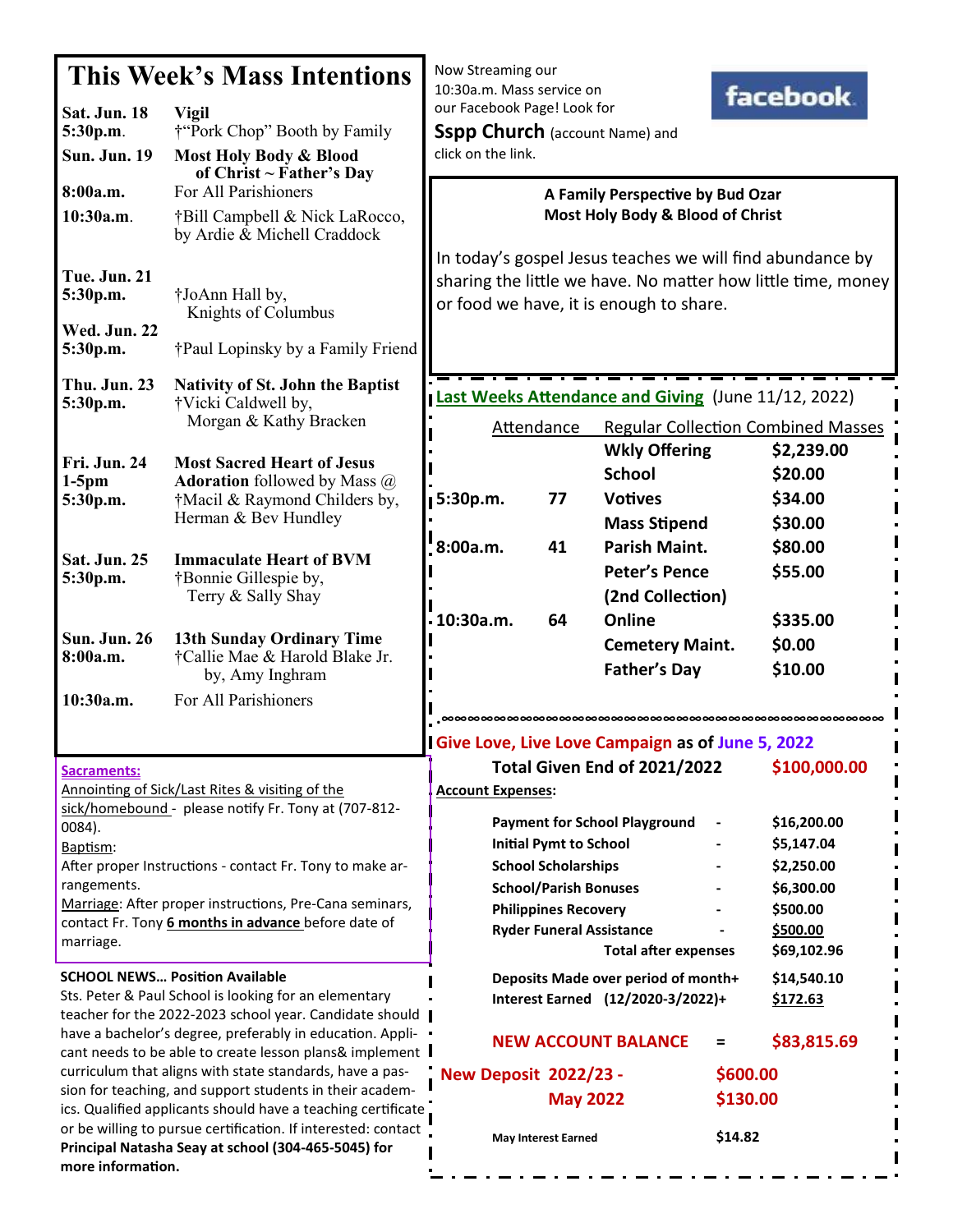# *HOPE SCHOLARSHIPS*

*Scholarships for Sts. Peter and Paul School* 

*Please contact Mrs. Natasha Seay, Principal, for more information (304-465-5045)* 

- *(1) Starting May 2022 Every Friday there will be a silent adoration from 3 5:00p.m., then mass at 5:30p.m. (2) School Enrollment: Pre School is very full now, thank you. Kindergarten has 8 spots still available. HOPE Scholarships are now available - also we have some scholarships from very generous parishioners.*
- *(3) Scholarships are available to those who desire to enroll at school K 4.*
- *(4) Confirmation Class Summer Break from May 29, 2022, Sunday. Classes will resume August 7, 2022, Sunday. Classes will continue into its last phase until October, 2022. There will be a Guest Speaker for the month of August 2022. Confirmation Retreat on September 17, 2022 (Saturday) at John XXIII Pastoral Center in Charleston.*
- *(5) Please don't forget our "COMING TOGETHER AGAIN" parish party on June 26, 2022 Sunday after the 10:30am Mass. Le us all get together as a family once more. Kindly fill out our Guest List - how many people you will bring - and our volunteer list to help us in making this once a year get together a success!*
- *(7) The Month of June: is dedicated to the Sacred Heart of Jesus., the Church celebrate the Solemnity of the Sacred Heart of Jesus on Friday, following the Second Sunday after Pentecost. (June 24)*

## *(8) IMPORTANT DATES of JUNE: SOLEMNITIES*

- June 19 Corpus Christi Sunday ~ Father's Day A) Holy Hour 1:00p.m. - 5:00p.m. B) Mass Intention for Father's Day
- June 24 Sacred Heart of Jesus Friday Adoration 1:00p.m. - 5:00p.m. Mass 5:30p.m.

*(9) No Mass June 22 (Wednesday) Pastor - Principal Meeting in Charleston. Mass resumes June 23.* 

*(10)* 

*Reminder: No RCIA meeting until August 2022. Look in bulletin for further details. Thank You!* 

## **Food Pantry Assistance**

With the already high cost of food rising, the Food Pantry of SSPP would like to extend a helping hand to all of our parish members and school parents who might need some assistance in helping stock their pantry from our pantry. The Food Pantry will be available Monday—Friday, 830am to 3pm in the Fr. Moore Room. Anthony Gerard will be available to assist in putting a bag together of items we have in stock.



**2022 CSA Goal: \$17,395 Amount Pledged as of June 16, 2022: \$2,570 (15%)** 

## **++R.I.P.++**

Our sincere sympathy is extended to Debbie Leilich, Family and Friends on the death of her husband, Frank "Scott" Leilich.

 $\ddagger$ 

May he rest in the peace of Christ.



# Knights of Columbus

Oak Hill Council #16224 and Fourth Degree Assembly #1523 Are proud to support Sts. Peter & Paul school financially, spiritually and voluntarily. School dads - Help Us Help our School - Join the Knights of Columbus! (The largest Catholic, Family, fraternal, service organization in the world.) For more information, call the church office at 301-465-5445.St. Francis/Sts. Peter & Paul Annual Rum-

mage sale is set for August 12 - 13, 2022 in Beckley. More information this summer concerning dates & times of donation drop-offs will be placed in the bulletin as more particulars are shared.

Meeting Scheduled:

Knights of Columbus monthly meeting will be Tuesday, June 21, 2022, in the Father Moore Room. The meeting will follow the Knights mass at 5:30pm.

Be sure to bring Rosary and .25¢ for a new program.